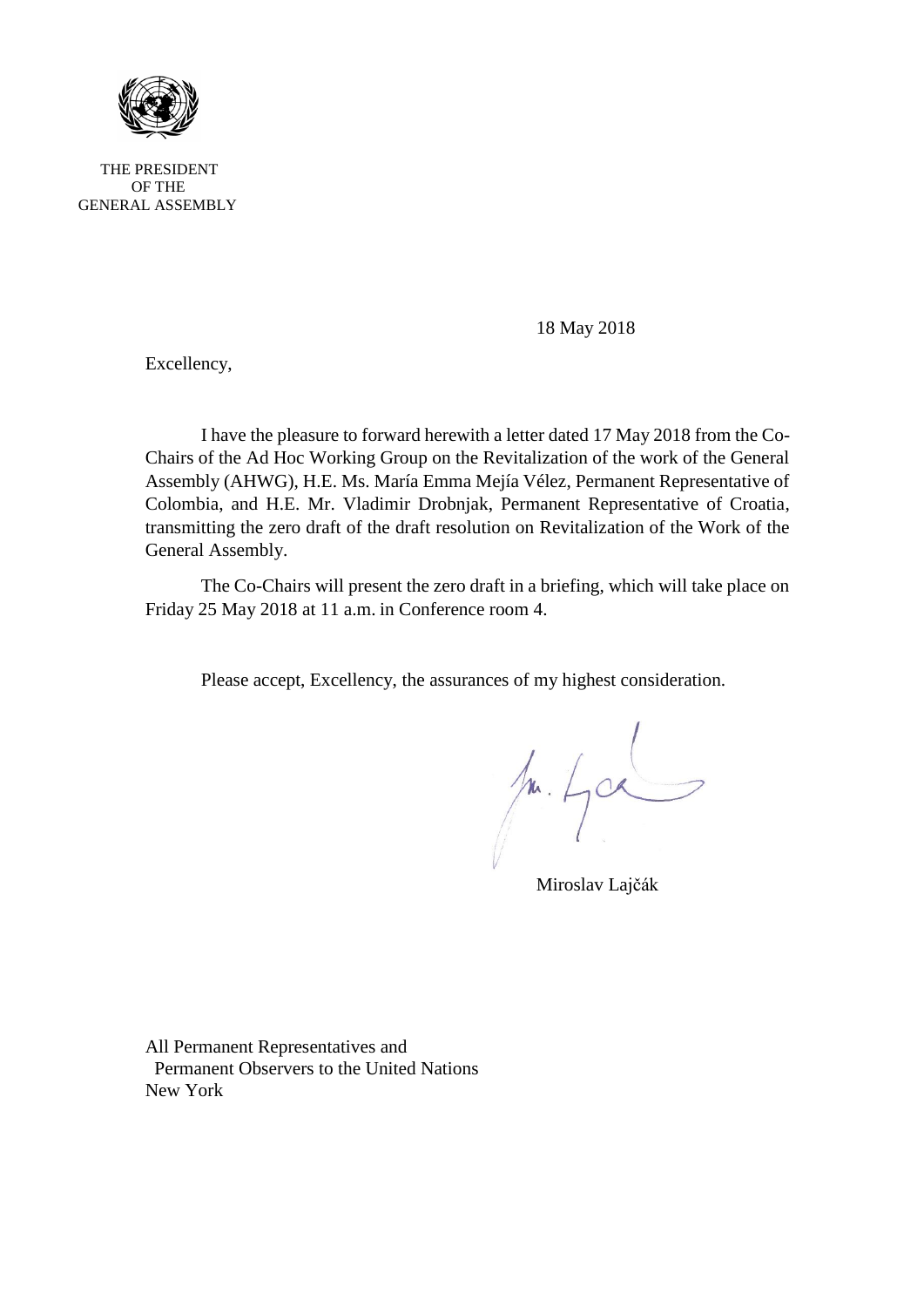



17 May 2018

Excellency,

In our capacity as Co-Chairs of the Ad Hoc Working Group on the revitalization of the work of the General Assembly (AHWG), we wish to thank all delegations for their active participation in the meetings of the Ad Hoc Working Group held in the seventy-second session of the General Assembly.

In the next stage of our work, we will engage in informal consultations on the draft resolution on the revitalization of the work of the General Assembly, which is to be adopted as part of the report of the Ad Hoc Working Group by the end of the seventy-second session. In this regard, and after consulting with the President of the General Assembly, we have the pleasure to enclose herewith the draft resolution based on discussions we had in the previous meetings.

The Co-Chairs have listened carefully to the positions and views of Member States and groups expressed during our thematic meetings, as well as the new initiatives proposed. The attached draft represents our efforts to best reflect those positions, and we trust will serve as a good basis for our deliberations on the text in the weeks to come.

We will present the zero draft on 25 May, at 11 am in Conference Room 4, with the aim to provide rationale for changes and new elements in the text. During the briefing, general views of member states on the zero draft are welcome, but we intend not to engage in any textual amendments of the text at that point.

The first reading of the draft will take place on 4 June at 10 am in Conference Room 11.

We are looking forward to your active participation in discussions on the proposed draft resolution.

Please accept, Excellency, the assurances of our highest consideration.

Ambassador and Permanent Representative of the Republic of Colombia

Vladimir Drobnjak Ambassador and Permanent Representative of the Republic of Croatia

To: All Permanent Representatives and Permanent Observers to the United Nations **New York**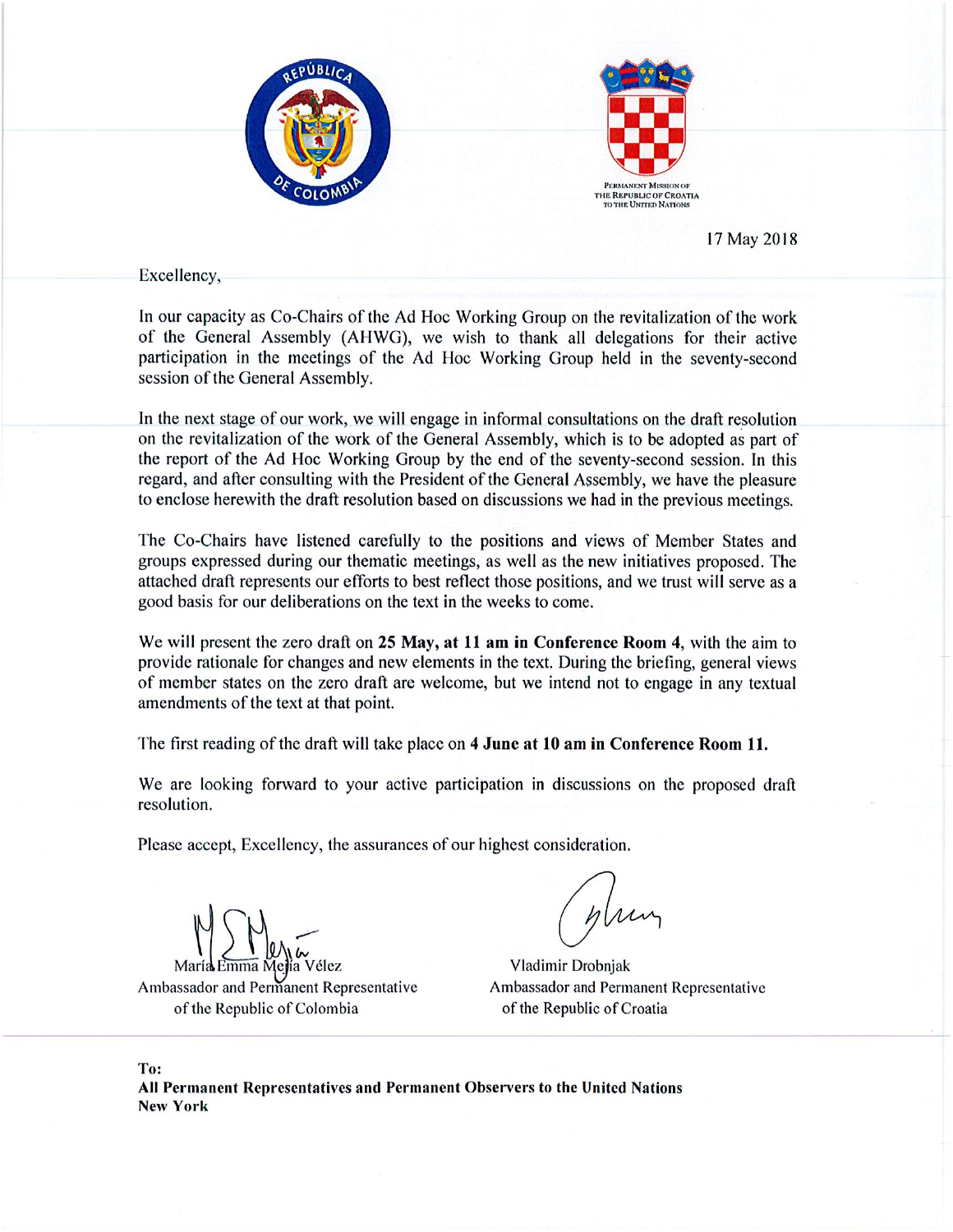#### *The General Assembly*,

*Reaffirming* its resolution 71/323 of 8 September 2017 and all other previous resolutions relating to the revitalization of the work of the General Assembly, $<sup>1</sup>$ </sup>

*Acknowledging* that resolution 71/323 constitutes an important contribution to the strengthening of the role, authority, effectiveness and efficiency of the General Assembly as established by the Charter of the United Nations,

 *Underlining* the need to further enhance the role, authority, effectiveness and efficiency of the General Assembly,

 *Mindful* of the seventy-fifth anniversary of the United Nations in 2020, and *recognizing* therein the opportunity to further strengthen the Organization and improve its work,

*Reiterating* that the revitalization of the work of the General Assembly is a critical component of the overall reform of the United Nations,

*Emphasizing* the need to align the agenda of the General Assembly in full support of the implementation of the 2030 Agenda for Sustainable Development,

 *Taking note* of the calls to increase the efficiency of the work of the General Assembly through streamlining its agenda, including by elimination of duplication and overlap of agenda items;

*Recognizing* the role of the General Assembly in addressing issues of peace and security, in accordance with the Charter, and acknowledging its role and authority, established in Article 10 of the Charter, to make recommendations to the Members of the United Nations or to the Security Council or to both, on questions or matters within the scope of the Charter, except as provided in Article 12 thereof,

 *Emphasizing* the increasing relevance of the General Assembly in a context of emerging global challenges,

 *Reaffirming* the central position of the General Assembly as the chief deliberative, policymaking and representative organ of the United Nations, as well as the role of the Assembly in the process of standard-setting and the codification of international law,

*Reaffirming also* the role and authority of the General Assembly in global matters of concern to the international community, including in global governance, as set out in the Charter,

 *Mindful* of the need to provide all missions, regardless of their size and capacities, with ample opportunity to participate in the work of the General Assembly and its Main Committees,

 *Mindful* that we have yet to achieve full gender and geographical balance within the United Nations, while encouraging further intergovernmental efforts in this regard, and *convinced* of the need to guarantee equal opportunities for women and men from all regional groups in their access to senior decision-making positions, including to the post of Secretary-General, bearing in mind the need to secure the highest standards of efficiency, competence and integrity,

<sup>&</sup>lt;sup>1</sup> Resolutions [46/77,](https://undocs.org/A/RES/46/77) [47/233,](https://undocs.org/A/RES/47/233) [48/264,](https://undocs.org/A/RES/48/264) [51/241,](https://undocs.org/A/RES/51/241) [52/163,](https://undocs.org/A/RES/52/163) [55/14,](https://undocs.org/A/RES/55/14) [55/285,](https://undocs.org/A/RES/55/285) [56/509,](https://undocs.org/A/RES/56/509) [57/300,](https://undocs.org/A/RES/57/300) [57/301,](https://undocs.org/A/RES/57/301) [58/126,](https://undocs.org/A/RES/58/126) [58/316,](https://undocs.org/A/RES/58/316) [59/313,](https://undocs.org/A/RES/59/313) [60/286,](https://undocs.org/A/RES/60/286) [61/292,](https://undocs.org/A/RES/61/292) [62/276,](https://undocs.org/A/RES/62/276) [63/309,](https://undocs.org/A/RES/63/309) [64/301,](https://undocs.org/A/RES/64/301) [65/315,](https://undocs.org/A/RES/65/315) [66/294,](https://undocs.org/A/RES/66/294) [67/297,](https://undocs.org/A/RES/67/297) [68/307,](https://undocs.org/A/RES/68/307) [69/321](https://undocs.org/A/RES/69/321) and 70/305.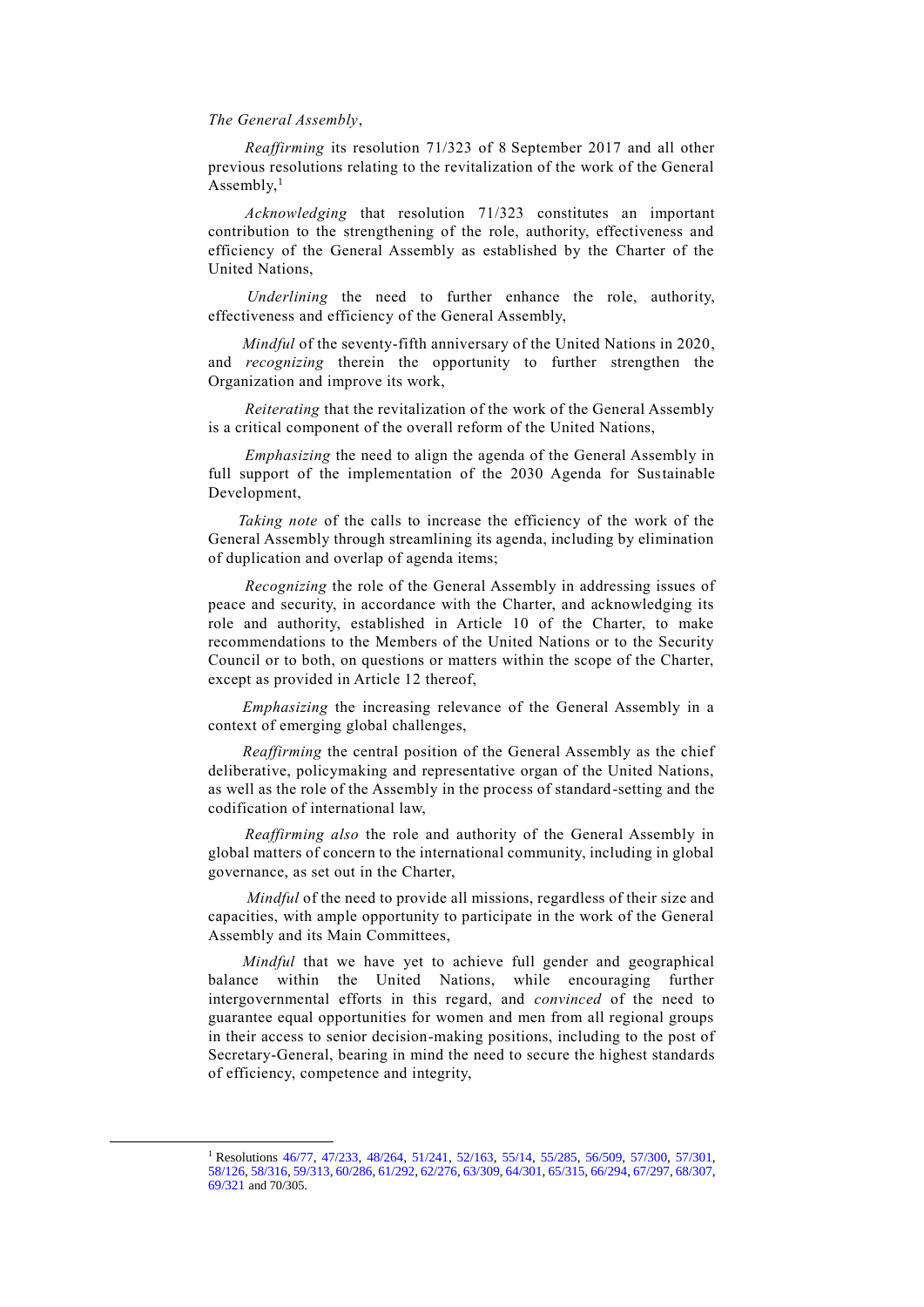*Welcoming* in this regard the efforts of the Secretary-General in achieving gender parity at senior management level, and in particular the initiation of the System-wide Strategy on Gender Parity,

 *Affirming* that the work of the President of the General Assembly and of the Office of the President of the General Assembly shall be guided by the principles of universality, objectivity, non-selectivity, constructive international dialogue and cooperation,

*Welcoming* the efforts of the President of the General Assembly to reinvigorate the revitalization of the work of the Assembly during its seventy-second session,

1. *Welcomes* the report of the Ad Hoc Working Group on the Revitalization of the Work of the General Assembly and the updated inventory of Assembly resolutions on revitalization annexed thereto<sup>2</sup>;

2. *Takes note with appreciation* of the multilingual web page devoted to the revitalization of the work of the General Assembly, accessible directly from the United Nations website, which exists in all six official languages, and invites the Secretariat to continue updating regularly and equally that web page and its substantive content in a cost-effective manner;

3. *Decides* to establish, at its seventy-third session, an ad hoc working group on the revitalization of the work of the General Assembly, open to all Member States:

(*a*) To identify further ways to enhance the role, authority, effectiveness and efficiency of the Assembly, inter alia, by building on the progress achieved in past sessions as well as on previous resolutions, including evaluating the status of their implementation;

(*b*) To submit a report thereon to the Assembly at its seventy-third session;

4. *Also decides* that the Ad Hoc Working Group shall continue its review of the inventory of General Assembly resolutions on revitalization annexed to the report of the Ad Hoc Working Group submitted at the seventysecond session and, as a result, continue to update the inventory to be attached to the report to be submitted at the seventy-third session of the Assembly;

5. *Takes note* of the report of the Secretary-General,<sup>3</sup> and requests the Secretary-General to submit an update on the provisions of the General Assembly resolutions on revitalization addressed to the Secretariat for implementation that have not been implemented, with an indication of the constraints and reasons behind any lack of implementation, for further consideration by the Ad Hoc Working Group at the seventy-third session;

#### **Role and authority of the General Assembly**

6. *Reaffirms* the role and authority of the General Assembly, including on questions relating to international peace and security, in accordance with Articles 10 to 14 and 35 of the Charter of the United Nations, where appropriate, using the procedures set forth in rules 7 to 10 of the rules of procedure of the Assembly, which enable swift and urgent action by the Assembly, bearing in mind that the Security Council has the primary responsibility for the maintenance of international peace and security, in accordance with Article 24 of the Charter;

1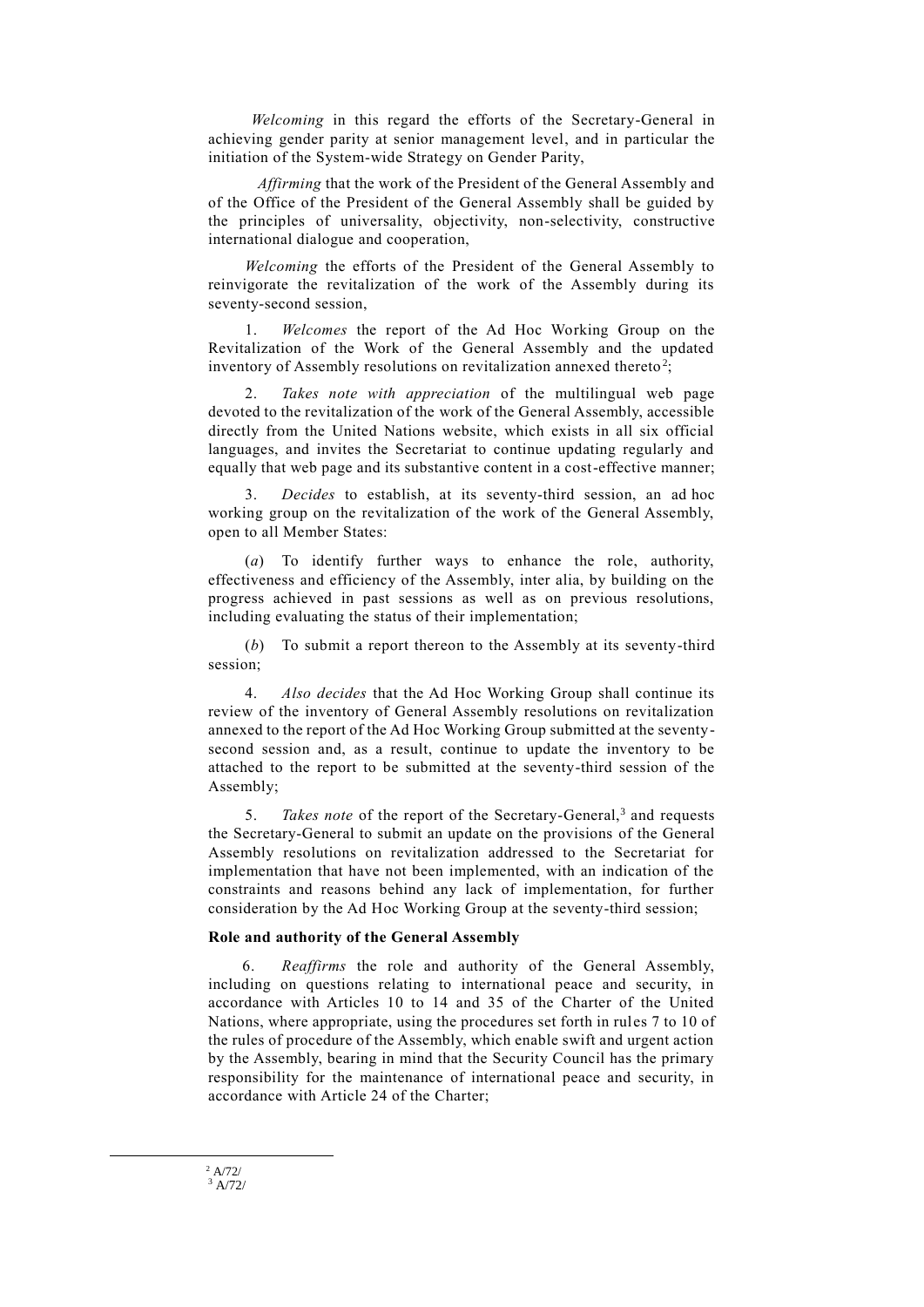7. *Calls for* timely preparations for the seventy-fifth anniversary of the United Nations;

8. *Recognizes* that implementation of General Assembly resolutions, including those related to the revitalization of its work, enhances the role, authority, effectiveness and efficiency of the Assembly, and underlines the important role and responsibility of Member States in their full implementation;

9. *Reaffirms* that the relationship between the principal organs of the United Nations is mutually reinforcing and complementary, in accordance with and with full respect for their respective functions, authority, powers and competencies as enshrined in the Charter, and in this regard *stresses* the importance of further ensuring increased cooperation, coordination and the exchange of information among the Presidents of the principal organs and also with the Secretariat, in particular the Secretary-General;

10. *Recalls* the practice of holding periodic informal briefings by the Secretary-General on his priorities, travels and most recent activities, including his participation in international meetings and events organized outside the United Nations, and invites the Secretary-General to continue this practice;

11. *Welcomes* the holding of an interactive and comprehensive dialogue between the Permanent Missions and the Secretariat on 5 April 2018, as mandated by resolution [71/323,](https://undocs.org/A/RES/70/305) aimed at improving the work of the Secretariat in its interaction with the Permanent Missions, and *requests* the Co-Chairs of the Ad Hoc Working Group to continue to convene the interactive dialogue within the framework of the Ad Hoc Working Group, aimed at:

(*a*) Identifying issues in the interaction of the Secretariat with the Permanent Missions;

(*b*) Identifying solutions in better meeting the needs and requirements of the Permanent Missions regarding standard operating procedures used at United Nations Headquarters in New York;

12. *Reiterates* its decision to hold thematic dialogues periodically during the work of the Ad Hoc Working Group, and to review this arrangement at the seventy-third session of the General Assembly;

13. *Requests* the Co-Chairs of the Ad Hoc Working Group to circulate to Member States and the Secretariat the issues raised during the official meetings of the Ad Hoc Working Group in order to receive written feedback from the Secretariat on concerns raised by the Permanent Missions, *welcomes* the circulation by the Co-Chairs of a written summary of the interactive and comprehensive dialogues, and *calls for* a continuation of this practice;

14. *Welcomes*, in this regard, the active participation by the Secretariat during the seventy-second session, and in particular *notes* with appreciation the establishment of a "one-stop-shop" as a single entry point for requesting meetings services, while encouraging the Secretariat to make similar arrangements for other services provided;

15. *Reaffirms* the importance and benefit of continuing interaction between the General Assembly and international or regional forums and organizations dealing with global matters of concern to the international community, as well as with civil society, where appropriate, and encourages the exploration of appropriate actions or measures, while fully respecting the intergovernmental nature of the Assembly, in conformity with its relevant rules of procedure;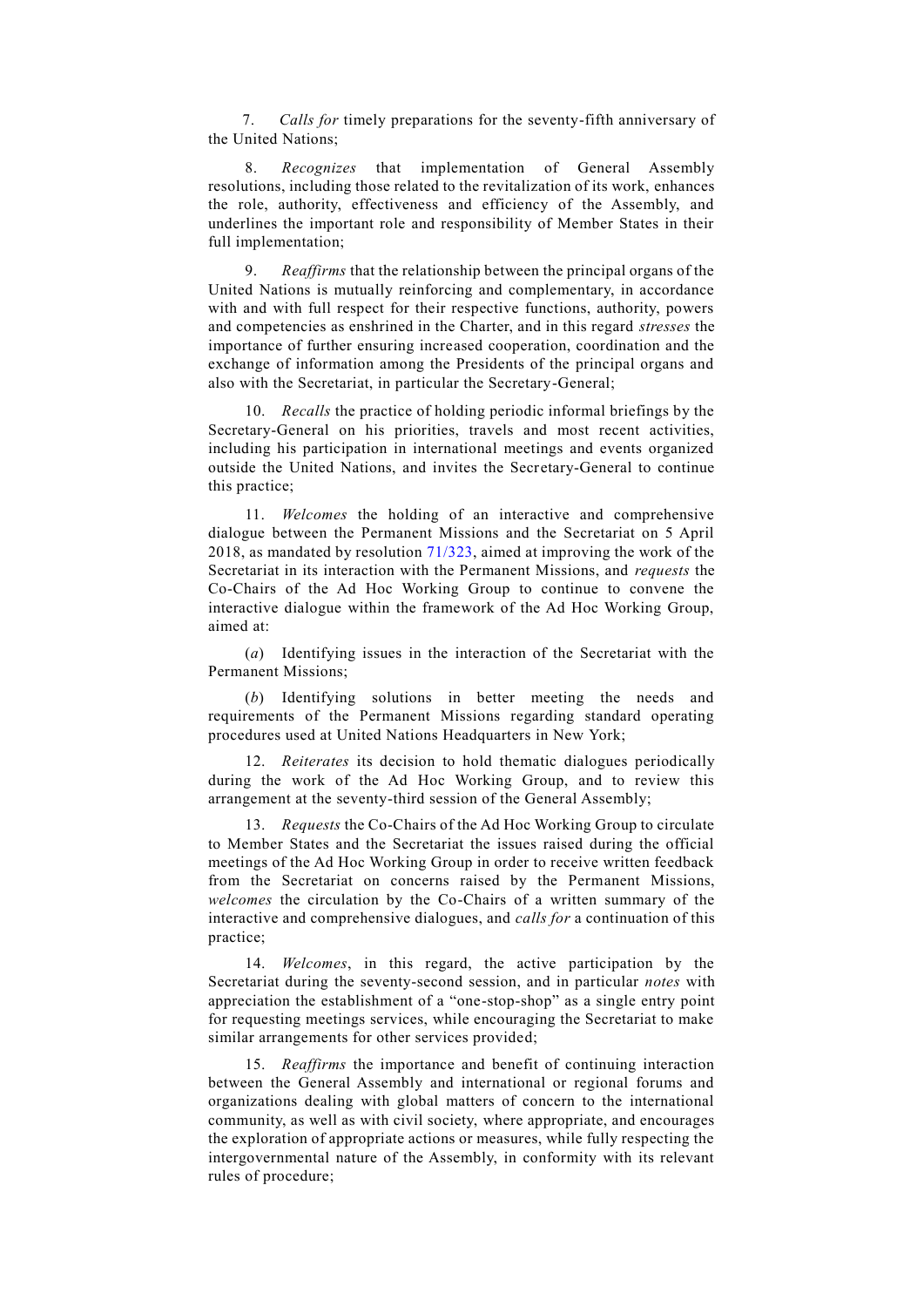16. *Recognizes* the value of holding interactive inclusive thematic debates on current issues of critical importance to the international community, and calls upon the President of the General Assembly to organize such debates in close consultation with the General Committee and the Member States, including with regard to the frequency and preliminary programme of such debates, in order to enable an adequate level of participation and an appropriate allocation of time for substantive interactive discussion during the debates so as to enable all interested delegations to state their positions and to facilitate, where appropriate, results-oriented and productive outcomes of such debates, and in this context *welcomes* the initiative of the President of the Assembly at its seventy-second session to select "Focusing on people: Striving for peace and a decent life for all on a sustainable planet" as the theme of the general debate;

17. *Requests*, in this regard, the President of the General Assembly to limit high-level meetings to current issues of critical importance to the international community, with the interest of the wider membership in mind and with a focus on the most vulnerable, while encouraging the allocation of events of a strictly sectoral or thematic nature to the six Main Committees;

18. *Commends* improvements in the quality of the annual report of the Security Council to the General Assembly, including as presented in the note by the President of the Security Council,<sup>4</sup> and welcomes the willingness of the Council to continue to consider other suggestions concerning improvements to the annual report;

19. *Invites* the Secretariat, including the Department of Public Information, while carrying out its activities, as mandated by the General Assembly, as well as Member States and the President of the General Assembly, to continue their efforts to raise the visibility of the Assembly and to enhance world public and media awareness of the contribution made by the Assembly to the fulfilment of the goals of the Organization, as set out in the Charter;

20. *Requests* the Secretary-General, under relevant agenda items, to bring to the attention of the Member States constraints that have prevented the Secretary-General from implementing those provisions of General Assembly resolutions that are addressed to the Secretariat;

#### **Working methods**

21. *Reaffirms* existing relevant mandates related to the improvement of the working methods of the Main Committees, including section C of the annex to resolution [58/316](https://undocs.org/A/RES/58/316) of 1 July 2004, paragraphs 7 to 13 of resolution [59/313](https://undocs.org/A/RES/59/313) of 12 September 2005, cluster III of the annex to resolution [60/286](https://undocs.org/A/RES/60/286) of 8 September 2006 and resolution [69/321,](https://undocs.org/A/RES/69/321) in particular paragraphs 16 and 17 thereof;

22. *Requests* each Main Committee to further discuss its working methods at the beginning of every session, and in this regard invites the Chairs of the Main Committees to brief the Ad Hoc Working Group during the seventy-third session on any best practices and lessons learned with a view to improving working methods, as appropriate;

23. *Reiterates* the importance of the established practice of holding handover meetings of the outgoing and incoming bureaux to exchange views on outcomes and the upcoming agenda, and of presenting a report by the Chairs of the Main Committees to their successors on best practices and lessons learned;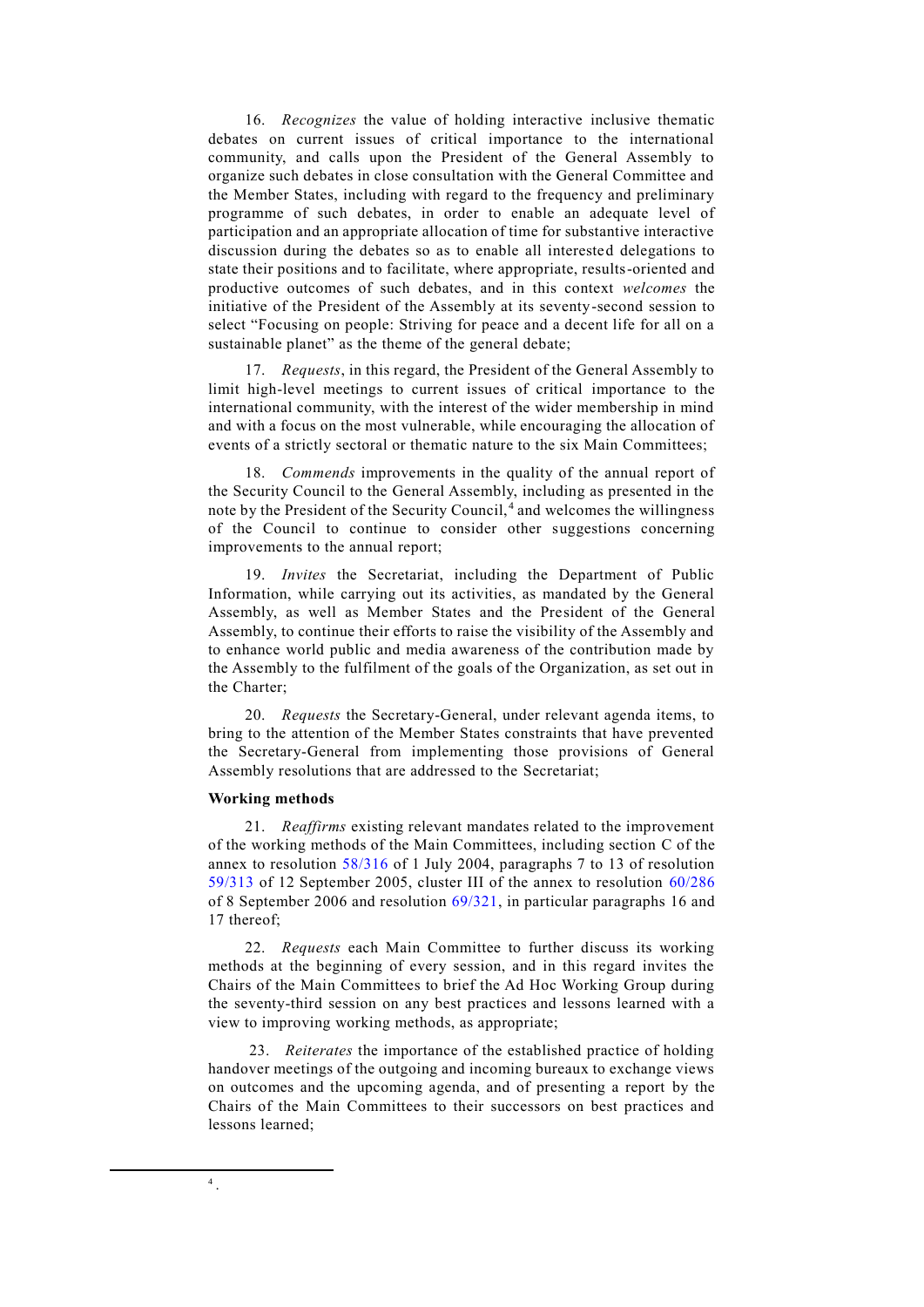24. *Requests* the President-elect of the General Assembly to continue with the practice of meeting with the incoming members of the General Committee before the beginning of the regular session in order to review the proposed programme of work of the Main Committees, with a view to increasing their efficiency, improving complementarity, and avoiding overlap of meetings of the Main Committees to the extent possible, in order to allow for wider participation by Member States;

25. *Calls* for the continuation of the practice of periodical meetings between six Chairs of the Main Committees during the session of the General Assembly to share best practices and increase the coherence and complementarity of the work of the Main Committees;

26. *Welcomes* efforts to afford elected members of the Security Council appropriate opportunities to prepare for their tenure, and also welcomes the note by the President of the Security Council in which the elected Council members are invited to observe some of its meetings and activities as from 1 October immediately preceding their term of membership;<sup>5</sup>

27. *Calls upon* Member States to make concrete proposals for biennialization, triennialization, clustering and elimination of items on the agenda of the General Assembly, and to submit them to the General Committee for further considerations in line with the rules of procedure of the General Assembly, with the clear consent of the sponsoring State or States:

28. *Encourages* the inclusion of a sunset clause in General Assembly resolutions on specific issues, in order to increase efficiency of its work;

29. *Recalls* its resolution [48/264](https://undocs.org/A/RES/48/264) of 29 July 1994, by which it adopted the Guidelines on the Rationalization of the Agenda of the General Assembly;

30. *Also recalls* the need to enhance synergies and coherence and reduce overlap where it is found to exist in the agendas of the General Assembly, especially of its Second and Third Committees, the Economic and Social Council and its subsidiary bodies, and the work of the high-level political forum on sustainable development convened under the auspices of the Council and the Assembly, as well as all other related forums, in accordance with relevant rules of procedure and in the light of the adoption of the 2030 Agenda for Sustainable Development, and calls for the continuation of such efforts during the seventy-third session of the Assembly;

## PLACEHOLDER - 2030 ALIGNMENT

*Emphasizes* the need to review the number of members serving on the Advisory Committee on Administrative and Budgetary Questions (ACABQ), in line with principles of efficiency and equitable geographical and gender representation, and bearing in mind that the last increase in membership was decided upon in 1977;

32. *Recalls* rules 153 and 154 of the rules of procedure of the General Assembly, and encourages the Chairs of the Main Committees and the Secretary-General to ensure observance of these rules, within their respective mandates;

33. *Also recalls* rule 72 of the rules of procedure of the General Assembly, and calls for strict adherence by each speaker to the time limits in the Assembly, where applicable, and in this regard *takes note* of the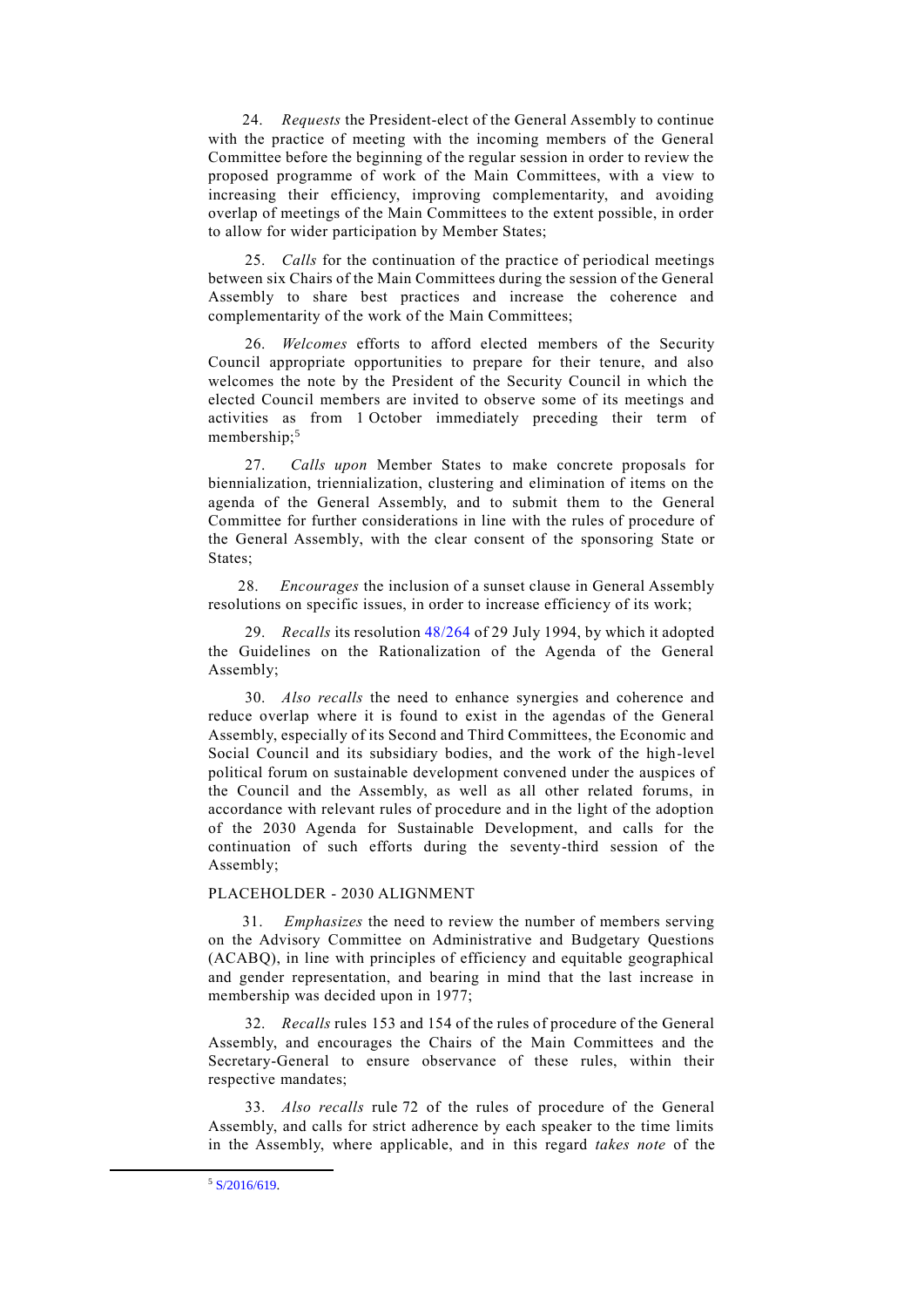practice of an automatic microphone cut-off introduced in several UN bodies;

34. *Invites* the Chairs of meetings of the General Assembly and United Nations conferences, especially when there is very limited time available for debate, to consider recommending the "all protocol observed" principle, whereby participants are encouraged to refrain from listing standard protocol expressions during their statements;

35. *Recommends* that in establishing the list of speakers for the general debate of the General Assembly, in terms of speaking order, the interests of those United Nations Member States whose constitutional or legal order prevents their Head of State from taking part in the general debate, be fully taken in account;

36. *Calls upon* Member States to be mindful of the speed of statement delivery, bearing in mind the need for accuracy of interpretation;

37. *Urges* all presiding officers and Member States to strictly adhere to the scheduled starting time of meetings of the General Assembly and its Main Committees;

38. *Calls upon* all officers chairing or facilitating intergovernmental processes not to conduct informal negotiations beyond regular working hours in order to allow for the active and constructive participation of all Permanent Missions in the work of the United Nations;

39. *Decides* to continue to consider ways to rationalize the number of side events held during the high-level segment of the general debate, bearing in mind the need to enhance its decorum and significance, and encourages the scheduling of side events at United Nations Headquarters outside of the hours when the general debate is being held;

40. *Reiterates* its request to the Secretariat to provide a tool to allow Member States and the United Nations system to upload and publish information about side events organized by them at United Nations Headquarters throughout the year;

41. *Recalls* its resolutions 1898 (XVIII) of 11 November 1963, 2837 (XXVI) of 17 December 1971, [45/45](https://undocs.org/A/RES/45/45) of 28 November 1990, [51/241](https://undocs.org/A/RES/51/241) of 31 July 1997, [58/126](https://undocs.org/A/RES/58/126) of 19 December 2003 and [58/316,](https://undocs.org/A/RES/58/316) and calls upon the President of the General Assembly to continue making full use of the General Committee throughout the session, with a view to reviewing the programme of work of the Assembly and its Main Committees, in line with rule 42 of the rules of procedure of the Assembly;

42. *Reiterates* its invitation to the Secretary-General, the President of the General Assembly and the Chairs of the Main Committees, in consultation with the General Committee and Member States, to enhance the coordination of the scheduling of the meetings of the Assembly, including high-level meetings and high-level thematic debates, with a view to optimizing their interactivity, effectiveness and distribution throughout the session, and to consider ways to decrease the number of high-level events held during the general debate;

43. *Requests* the President of the General Assembly, in order to enhance transparency, to continue attaching the list of speakers at high-level thematic debates organized by the President to the summary of those events;

44. *Encourages* the scheduling of future high-level meetings during the first half of the year, from within existing resources, taking into account the calendar of conferences and without prejudice to the current practice of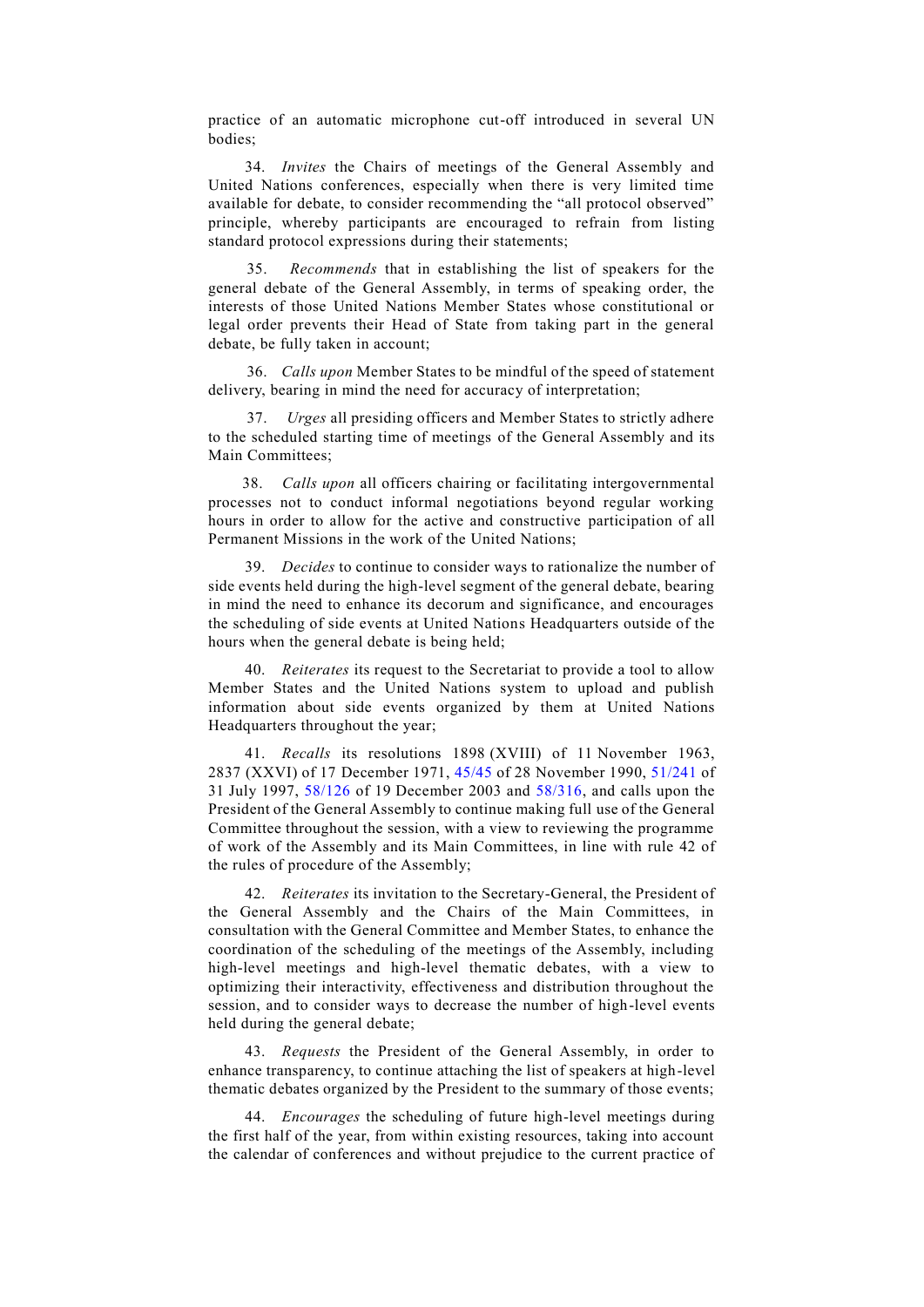convening one high-level meeting in September at the beginning of each session of the General Assembly;

45. *Decides* to explore during the 73rd session of the General Assembly the options to change the beginning of the regular session of the General Assembly<sup>6</sup> , starting with the 75th session, and in this regard *requests* the Secretariat to brief the AHWG on the possible financial and logistical implications of the following options, based on the premise that any such change will not bear an effect on the beginning of the general debate in September<sup>7</sup>: a) beginning on the Tuesday of the first week in September; b) beginning on the Tuesday of the last week in July; c) beginning on the Tuesday of the third week in January;

46. *Appreciates* the efforts of the Secretariat, in particular its protocol and security services, to hold discussions with all Member States on all aspects related to the organization of the high-level segment of the general debate and any other activities that may have special organizational requirements;

47. *Decides* to establish the pattern for the rotation of the Chairs of the Main Committees for the forthcoming ten sessions, namely from the seventy-fourth to the eighty-third session, as contained in Annex I of the present resolution;

 48. *Decides* further to prepare arrangements concerning the rotation of the Chairs of the Main Committees for the following sessions no later than at its eighty-second session,

49. *Encourages* Member States to seek gender balance in the distribution of the Chairs and bureau members of the Main Committees as well as the Vice-Presidents of the General Assembly, where applicable;

50. *Decides* to endorse a code of conduct to guide the conduct of election campaigns by Member States, with a view to improving the standards of transparency, accountability and equity, as outlined in Annex II of the present resolution, and *calls on* Member States to follow its provisions;

51. *Welcomes* the efficient implementation of paragraphs 47 and 48 of resolution 71/323 relating to the conduct of elections in the General Assembly and the Main Committees;

 52. *Decides* that during the vote counting procedure, no use of mobile phones or/and other electronic communication devices shall be permitted in the room where counting is being conducted, thus ensuring the confidentiality of elections and integrity of secret ballots;

53. *Recommends* holding discussions with representatives of candidate countries to the Security Council and Human Rights Council, to be modelled after the highly successful interactive dialogues with candidates to the post of Secretary-General and President of the General Assembly;

54. *Encourages* Member States to make, to the extent possible, full use of e-services provided by the Secretariat, in order to save costs and reduce the environmental impact and improve the distribution of documents, and in this regard requests the Secretariat to further improve, harmonize and, where appropriate, unify such services;

<sup>6</sup> As contained in Rule 1 of the Rules of Procedure of the General Assembly.

<sup>&</sup>lt;sup>7</sup> General Debate shall start on Tuesday of the fourth week in September, counting from the first week that contains at least one working day, and shall be held without interruption over a period of nine working days.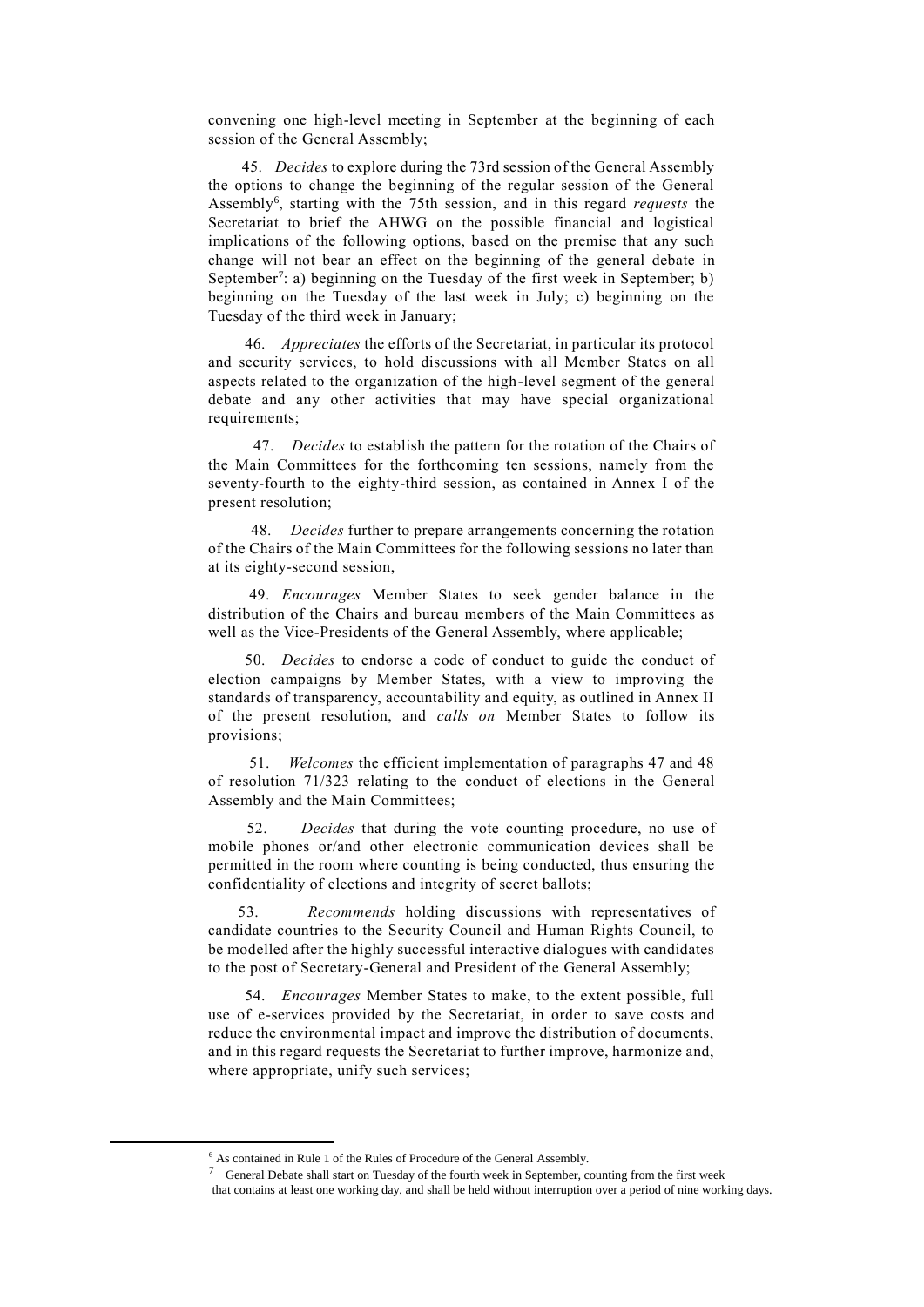55. *Welcomes* with appreciation the changes to the format, production and editing of the Journal of the United Nations, in line with paragraphs 51 and 52 of resolution 71/323;

56. *Calls upon* all relevant intergovernmental bodies to continue reviewing the need for and content of the *Journal* summaries of their meetings and other announcements, and to take the steps necessary with a view to ensuring a more streamlined format for the *Journal of the United Nations*;

57. *Reiterates* the need to produce the *Journal* in all six official languages in strict compliance with rule 55 of the rules of procedure of the General Assembly;

58. *Requests* the Secretary-General to brief the Ad Hoc Working Group, on a yearly basis, on the progress achieved on the gradual extension, in a cost-neutral manner, of the information in the *Journal of the United Nations* published in the six official languages;

# **Selection and appointment of the Secretary-General and other executive heads**

59. *Reiterates* that the process of selecting and appointing the Secretary-General differs from the process used with regard to the executive heads of the organizations of the United Nations system, given the roles of the Security Council and the General Assembly in accordance with Article 97 of the Charter, and emphasizes in particular that the process of selection of the Secretary-General is guided by the principles of transparency and inclusiveness, building on the best practices and the participation of all Member States;

60. *Stresses*, in particular, the need to ensure the appointment of the best possible candidate for the post of Secretary-General, who embodies the highest standards of efficiency, competence and integrity and who demonstrates a firm commitment to the purposes and principles of the United Nations, proven leadership and managerial abilities, extensive experience in international relations and strong diplomatic, communication and multilingual skills;

61. *Reaffirms its commitment* to continue, in the Ad Hoc Working Group, in accordance with the provisions of Article 97 of the Charter, its thorough consideration of the issues under the third thematic cluster of the Working Group, on the revitalization of the work of the General Assembly, including the examination of innovative ways to improve the process of selecting and appointing the Secretary-General and other executive heads in all its aspects, and recalls all relevant resolutions, including resolutions 11 (I) of 24 January 1946, [46/77](https://undocs.org/A/RES/46/77) of 12 December 1991, [47/233](https://undocs.org/A/RES/47/233) of 17 August 1993, [48/264,](https://undocs.org/A/RES/48/264) [51/241,](https://undocs.org/A/RES/51/241) [52/163](https://undocs.org/A/RES/52/163) of 15 December 1997, [55/14](https://undocs.org/A/RES/55/14) of 3 November 2000, [55/285](https://undocs.org/A/RES/55/285) of 7 September 2001, 56/509 of 8 July 2002, [57/300](https://undocs.org/A/RES/57/300) of 20 December 2002, [57/301](https://undocs.org/A/RES/57/301) of 13 March 2003, [58/126,](https://undocs.org/A/RES/58/126) [58/316,](https://undocs.org/A/RES/58/316) [59/313,](https://undocs.org/A/RES/59/313) [60/286,](https://undocs.org/A/RES/60/286) [61/292](https://undocs.org/A/RES/61/292) of 2 August 2007, [62/276](https://undocs.org/A/RES/62/276) of 15 September 2008, [63/309](https://undocs.org/A/RES/63/309) of 14 September 2009, [64/301](https://undocs.org/A/RES/64/301) of 13 September 2010, [65/315](https://undocs.org/A/RES/65/315) of 12 September 2011, [66/294](https://undocs.org/A/RES/66/294) of 17 September 2012, [67/297](https://undocs.org/A/RES/67/297) of 29 August 2013, [68/307,](https://undocs.org/A/RES/68/307) [69/321,](https://undocs.org/A/RES/69/321)[70/305,](https://undocs.org/A/RES/70/305) and 71/323 reaffirming the applicable procedures set out in the rules of procedure of the Assembly, in particular rule 141, and acknowledging existing relevant practices of the Assembly;

62. *Calls upon* the President of the General Assembly to monitor and review the implementation by the Assembly of these resolutions;

63. *Recalls* in particular its resolutions 11(I), 69/321 and 70/305, and their implementation in the process of selection and appointment of the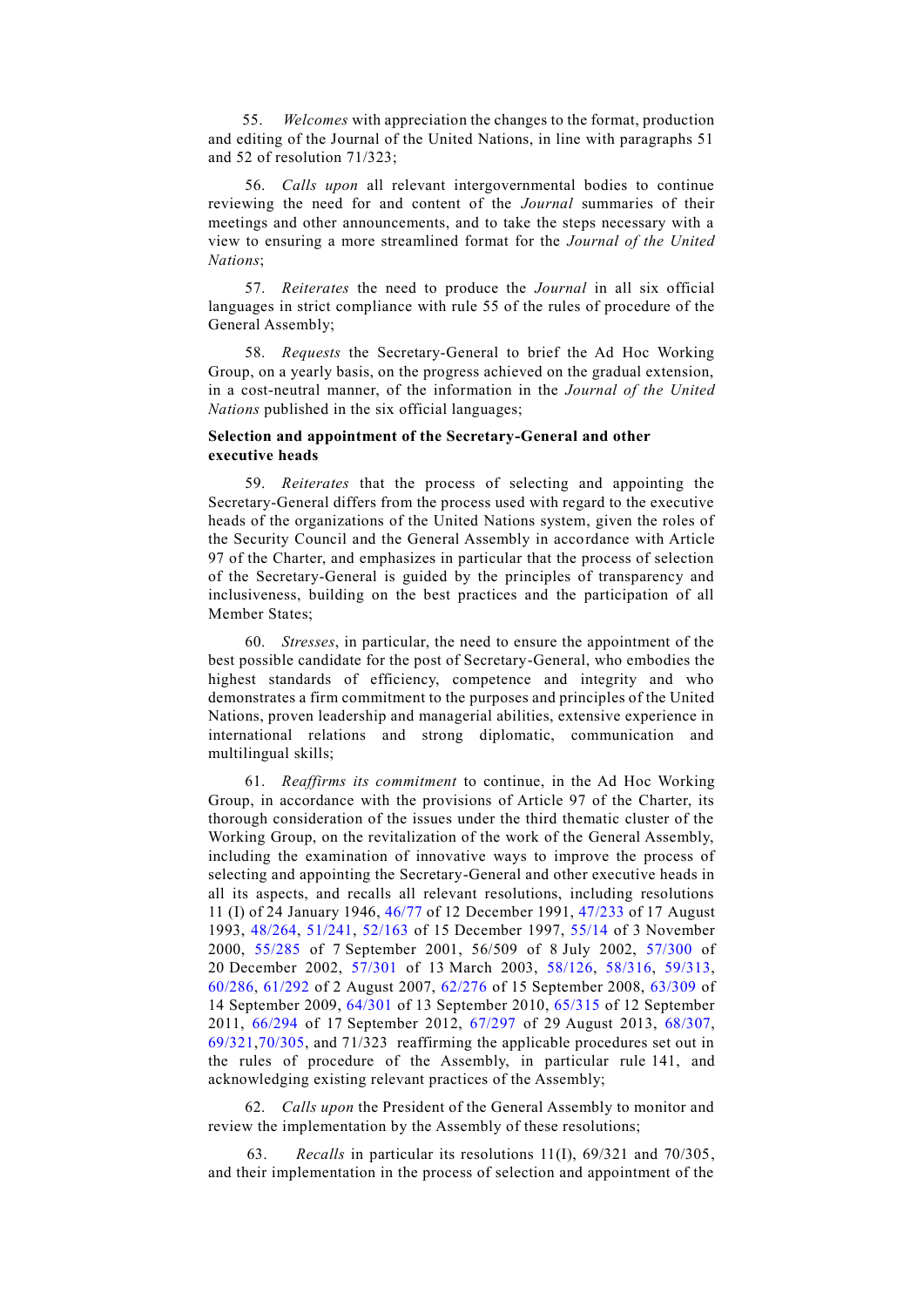ninth Secretary-General, *takes note* of the repeated Member States' calls to solidify the process based on the lessons learned and in strict compliance with Article 97 of the Charter, and *requests* in this regard the co-chairs of the Ad Hoc Working Group to make a compilation of the current practices and open issues for reference only, based on the views of Member States to be expressed during the seventy-third session, as well as the discussions previously held within the Ad Hoc Working Group on the third revitalization cluster;

64. *Decides* to review the Oath of Office of the Secretary-General during its seventy-third session;

65. *Welcomes* the ongoing efforts of the Secretary-General towards achieving equal and fair distribution in terms of the gender and geographical balance of the executive heads of the United Nations system and the Senior Management Group of the Organization, while securing the highest standards of efficiency, competence and integrity, *commends* in particular the fact that gender parity was achieved in the Senior Management Group, and *requests* that further effective measures be taken in this regard;

 66. *Recalls* its resolution [52/12](https://undocs.org/A/RES/52/12) B of 19 December 1997, in particular paragraph 2 thereof, in which it notes that the Secretary-General will appoint the Deputy Secretary-General following consultations with Member States, *stresses* that the process of appointments to senior posts by the Secretary-General within the Organization should be inclusive and transparent, in accordance with relevant rules of procedure and as set out in the Charter, and in this context *calls upon* the Secretary-General to announce such vacancies well in advance;

 67. *Calls upon* the Secretary-General to establish and share with Member States formal principles to govern the selection to senior posts appointed by the Secretary-General;

68. *Stresses* the need to ensure equal and fair distribution based on gender balance and as wide a geographical basis as possible, and in this regard recalls its resolutions [46/232](https://undocs.org/A/RES/46/232) of 2 March 1992 and [51/241,](https://undocs.org/A/RES/51/241) adopted without a vote, which contain the principles that the highest standards of efficiency, competence and integrity are the paramount considerations in the recruitment and performance of international civil servants and that, as a general rule, there should be no monopoly on senior posts in the United Nations system by nationals of any State or group of States;

69. *Reiterates its request* that the Secretary-General continue his ongoing efforts to ensure the attainment of equitable geographical distribution and gender balance in the Secretariat, while recalling its resolution [71/263](https://undocs.org/A/RES/71/263) of 23 December 2016, in particular the paragraphs thereof related to equitable geographical distribution and gender balance;

70. *Requests* the Office of Human Resources Management of the Secretariat to continue with the practice of providing a briefing to the Ad Hoc Working Group on the gender balance and regional origin of the executive heads of the United Nations system and the Senior Management Group of the Organization;

71. *Requests* the Secretariat, the Specialized Agencies, the Funds and Programmes to maintain updated the information regarding the past and present Executive Heads on their official websites in order to strengthen the transparency, but also the accessibility to historical institutional memory;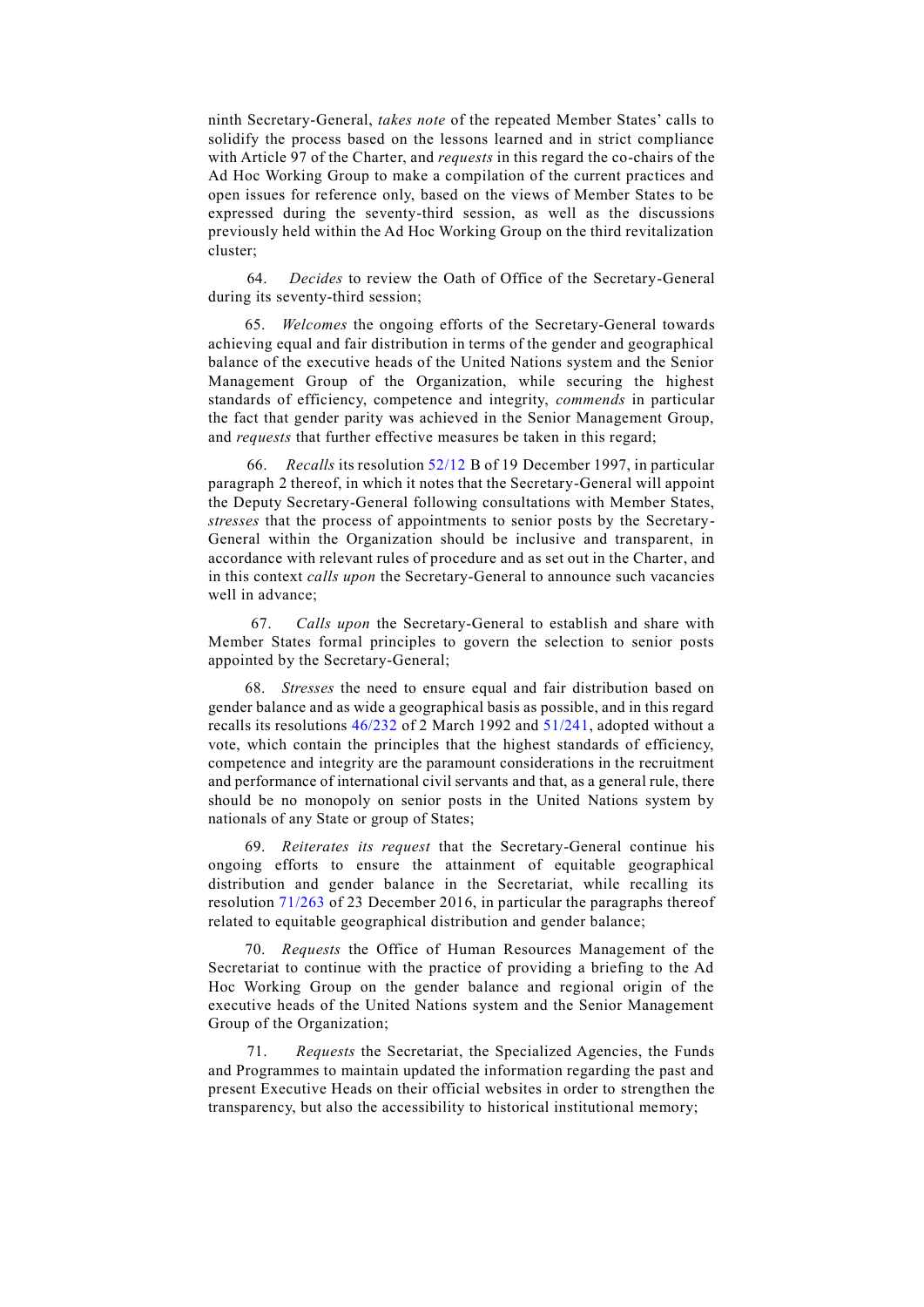### **Strengthening the accountability, transparency and institutional memory of the Office of the President of the General Assembly**

72. *Commends* the President of the General Assembly at its seventysecond session for strengthening the transparency and inclusivity of his Office, including through continuing with the practices outlined in paragraph 66 of resolution 71/323, and also for voluntarily presenting the summary of his personal financial disclosure, and *requests* future Presidents of the Assembly to follow these good practices;

 73. *Reiterates* the provisions contained in paragraphs 80, 82 and 83 of resolution 71/323 and *calls for* the continuation of those practices;

74. *Notes with appreciation* the views expressed by the Office of the President of the General Assembly to the Ad Hoc Working Group on the strengthening of the accountability, transparency and institutional memory of the Office of the President and its relationship with the Secretariat and the measures already undertaken in this regard, while continuing to explore additional measures where feasible, and *notes* the support provided by the General Assembly and Economic and Social Council Affairs Division of the Department for General Assembly and Conference Management of the Secretariat to the Office of the President;

75. *Encourages* the Presidents of the General Assembly to continue the practice of periodically briefing Member States on their activities, including official travel;

76. *Commends* the initiative of convening a retreat on the strengthening of the General Assembly, which brings together the incoming and outgoing presidencies of each session of the Assembly, and in this regard *takes note* of the retreat held on 20 July 2017;

77. *Stresses* the importance of continuing with the practice of providing a handover report from the President of the Assembly to their successors and all Member States, as well as of further efforts to improve archiving and record-keeping by the Office of the President of the General Assembly;

78. *Strongly welcomes* the circulation of vision statements and organization of informal dialogues with candidates for the position of President of the General Assembly;

Highly commends the President of the 72nd session of the General Assembly for introducing the Morning Dialogues, envisaged as informal discussions amongst Permanent Representatives on the substantive and practical aspects of work of the General Assembly, and *strongly encourages* the continuation of this valuable practice;

 80. *Further invites* the Presidents of the General Assembly to maintain the practice of holding monthly meetings with the Secretary-General and the President of the Security Council in order to ensure cooperation, coordination and exchange of information on crosscutting issues related to the work of the Organization;

81. *Expresses* deep satisfaction that in the seventy-third session, and for the fourth time in its history, the General Assembly shall have a female President, in this regard *invites* Member States to consider presenting women as candidates for the position of future Presidents of the General Assembly, and *encourages* Presidents-elect to continue to ensure respect for balanced gender and geographical representation in the Office of the President of the General Assembly, both in terms of numbers and level of responsibility;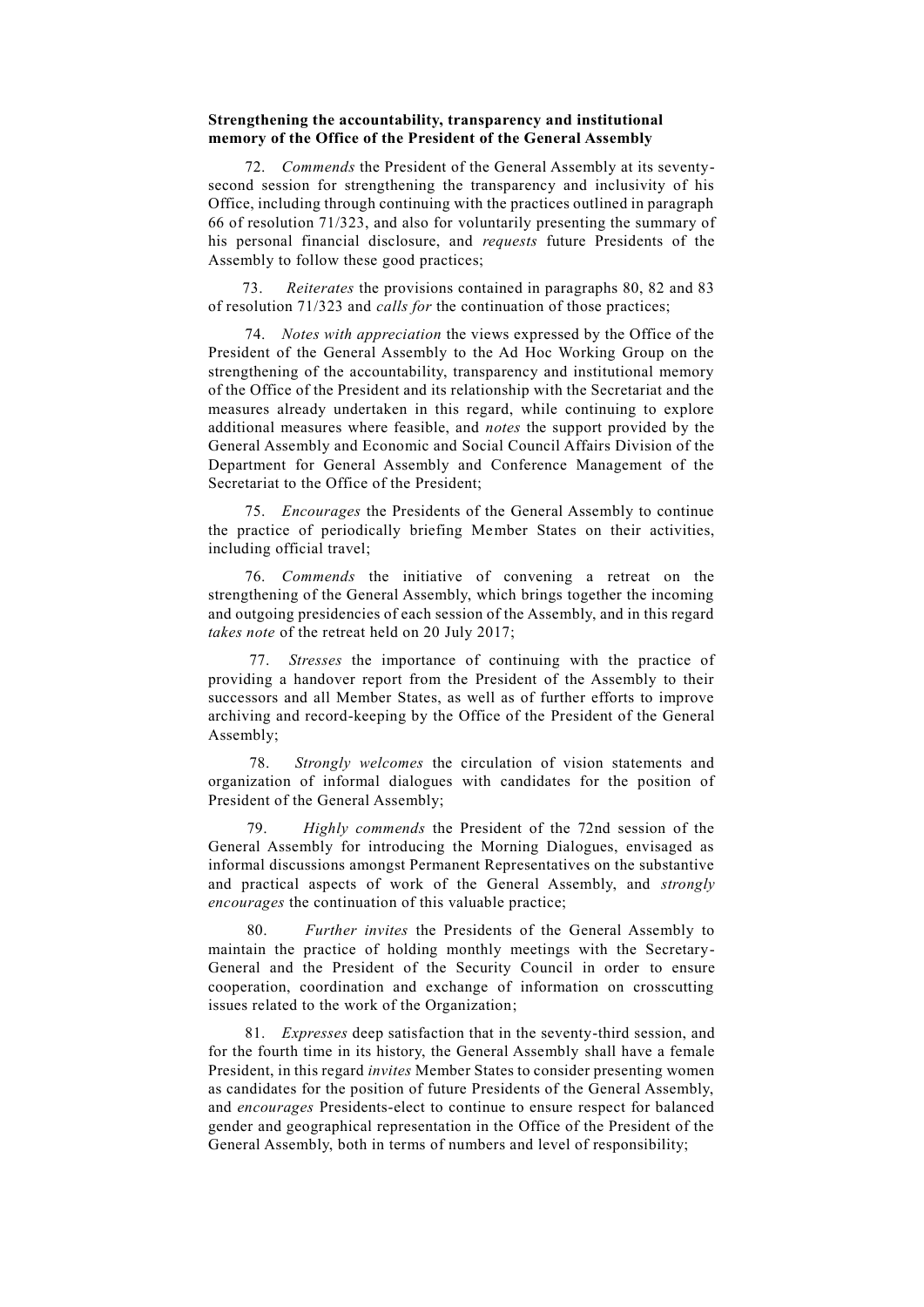82. *Requests* the Secretary-General to report to the Ad Hoc Working Group at the seventy-third session of the General Assembly on the sources of funding and staffing of the Office of the President of the General Assembly, including on any technical, logistical, protocol-related or financial questions, and for more clarification on the budgetary basis for the provision of such support by the Secretariat;

83. *Emphasizes* the need to ensure, from within agreed resources, that the Office of the President of the General Assembly is allocated dedicated Secretariat staff, with responsibility to, in an efficient and capable manner, coordinate the transition between Presidents, manage interactions between the President and the Secretary-General and preserve institutional memory, *welcomes* the provision by Member States of staff from their respective Permanent Missions to be seconded to the Office of the President, and *encourages* the continuation of this existing good practice;

84. *Decides* that the President of the General Assembly shall have full authority and flexibility in determining the number and grade of the positions to be filled annually as general temporary assistance within the level of resources approved by the General Assembly in the UN Regular Budget for supporting the Presidents of the General Assembly;

85. *Recalls* its request to the Secretary-General and its invitation to the heads of specialized agencies, funds and programmes, upon request by the President of the General Assembly, to consider seconding staff to work in the Office of the President of the General Assembly on a more systematic basis;

86. *Notes* that the activities of the President of the General Assembly have increased markedly in recent years, recalls provisions regarding support for the Office of the President of the General Assembly in previous resolutions, and expresses continued interest in seeking ways to further support the Office, in accordance with existing procedures, in particular rule 153 of the rules of procedure of the Assembly, as well as to continue discussions within the Ad Hoc Working Group on further steps to strengthen the Office;

87. *Requests* the Secretary-General to submit, in the context of the proposed programme budget for 2020, proposals to review the budget allocation of the Office of the President of the General Assembly, in accordance with existing procedures and taking into account the deliberations of the Ad Hoc Working Group on the issue, and in this connection looks forward to considering such proposals during the main part of its seventy-third session;

88. *Stresses* the importance of the contributions of Member States to the trust fund in support of the Office of the President of the General Assembly, and in this regard notes with appreciation the contributions that have been made to the fund, and encourages Member States to continue to contribute to the fund and to allow for unspent contributions from previous sessions to be made available for succeeding terms;

89. *Requests* the President of the General Assembly, in cooperation with the Secretariat, to report to the Ad Hoc Working Group at the seventythird session of the Assembly on the implementation of all mandates accorded to him under the present resolution and previous relevant resolutions.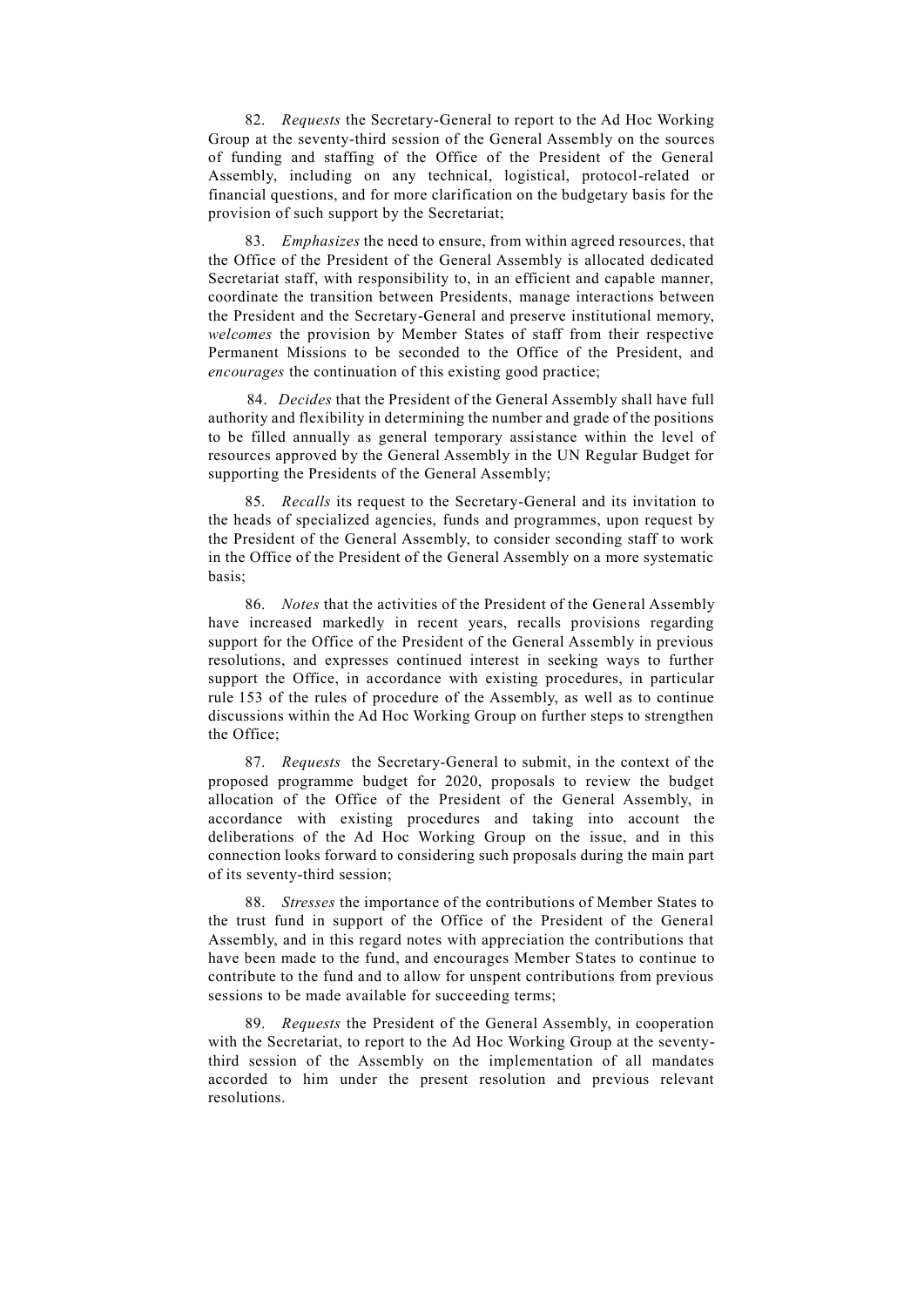| Session         | <b>First Committee</b>                           | <b>Fourth Committee</b>                          | <b>Second Committee</b>                          | Third Committee                                  | Fifth Committee                                  | Sixth Committee                                  |
|-----------------|--------------------------------------------------|--------------------------------------------------|--------------------------------------------------|--------------------------------------------------|--------------------------------------------------|--------------------------------------------------|
| Seventy-fourth  | Latin American<br>and Caribbean<br><b>States</b> | Asia-Pacific<br><b>States</b>                    | African States                                   | Western<br>European and<br>other States          | Asia-Pacific<br><b>States</b>                    | Eastern<br>European<br><b>States</b>             |
| Seventy-fifth   | Western<br>European and<br>other States          | <b>African States</b>                            | Asia-Pacific<br><b>States</b>                    | Eastern<br>European<br><b>States</b>             | Latin American<br>and Caribbean<br><b>States</b> | Latin American<br>and Caribbean<br><b>States</b> |
| Seventy-sixth   | <b>African States</b>                            | Latin American<br>and Caribbean<br><b>States</b> | Western<br>European and<br>other States          | <b>African States</b>                            | Eastern<br>European<br><b>States</b>             | Asia-Pacific<br><b>States</b>                    |
| Seventy-seventh | Asia-Pacific<br><b>States</b>                    | Asia-Pacific<br><b>States</b>                    | Eastern<br>European<br><b>States</b>             | Latin American<br>and Caribbean<br><b>States</b> | Western<br>European and<br>other States          | <b>African States</b>                            |
| Seventy-eighth  | Eastern<br>European<br><b>States</b>             | <b>African States</b>                            | Latin American<br>and Caribbean<br><b>States</b> | Western<br>European and<br>other States          | <b>African States</b>                            | Asia-Pacific<br>States                           |
| Seventy-ninth   | Latin American<br>and Caribbean<br>States        | Eastern<br>European<br><b>States</b>             | Asia-Pacific<br><b>States</b>                    | <b>African States</b>                            | Latin American<br>and Caribbean<br><b>States</b> | Western<br>European and<br>other States          |
| Eightieth       | Western<br>European and<br>other States          | Latin American<br>and Caribbean<br><b>States</b> | <b>African States</b>                            | Asia-Pacific<br><b>States</b>                    | Eastern<br>European<br><b>States</b>             | Asia-Pacific<br><b>States</b>                    |
| Eighty-first    | Asia-Pacific<br><b>States</b>                    | <b>African States</b>                            | Eastern<br>European<br><b>States</b>             | Western<br>European and<br>other States          | <b>African States</b>                            | Latin American<br>and Caribbean<br><b>States</b> |
| Eighty-second   | Eastern<br>European<br><b>States</b>             | Asia-Pacific<br><b>States</b>                    | Asia-Pacific<br><b>States</b>                    | Latin American<br>and Caribbean<br><b>States</b> | Western<br>European and<br>other States          | African States                                   |
| Eighty-third    | African States                                   | Latin American<br>and Caribbean<br><b>States</b> | Latin American<br>and Caribbean<br><b>States</b> | Eastern<br>European<br><b>States</b>             | Asia-Pacific<br><b>States</b>                    | Western<br>European and<br>other States          |

# **Annex I – Pattern for the rotation of Chairs of the Main Committees**